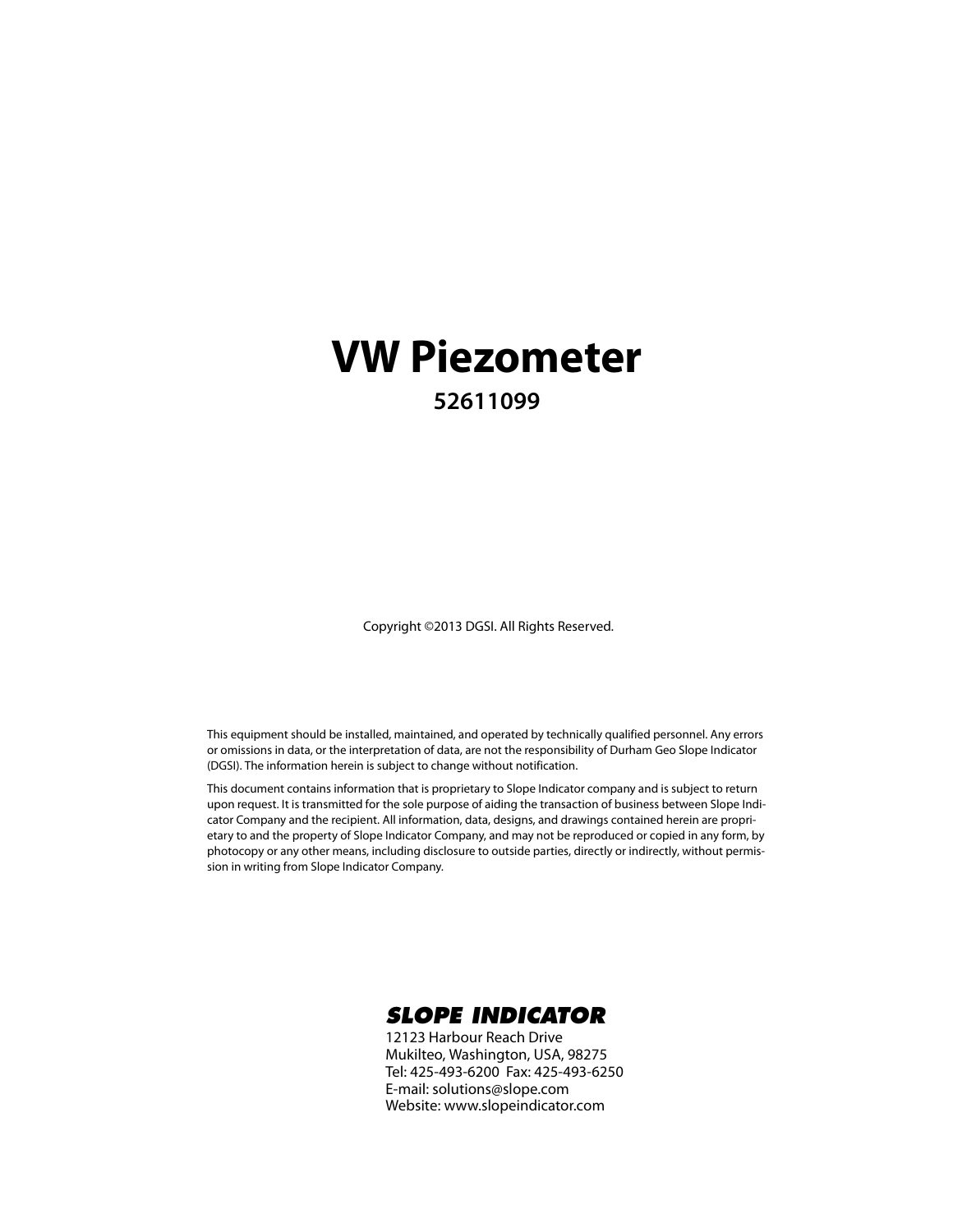#### **Contents**

| Introduction 1                   |
|----------------------------------|
|                                  |
| Taking Readings 8                |
| Data Reduction 9                 |
| Acceptance Test13                |
| Diagnostics 15                   |
| Appendix 1: Retired Readouts 16  |
| Appendix 2: Saturating Filters18 |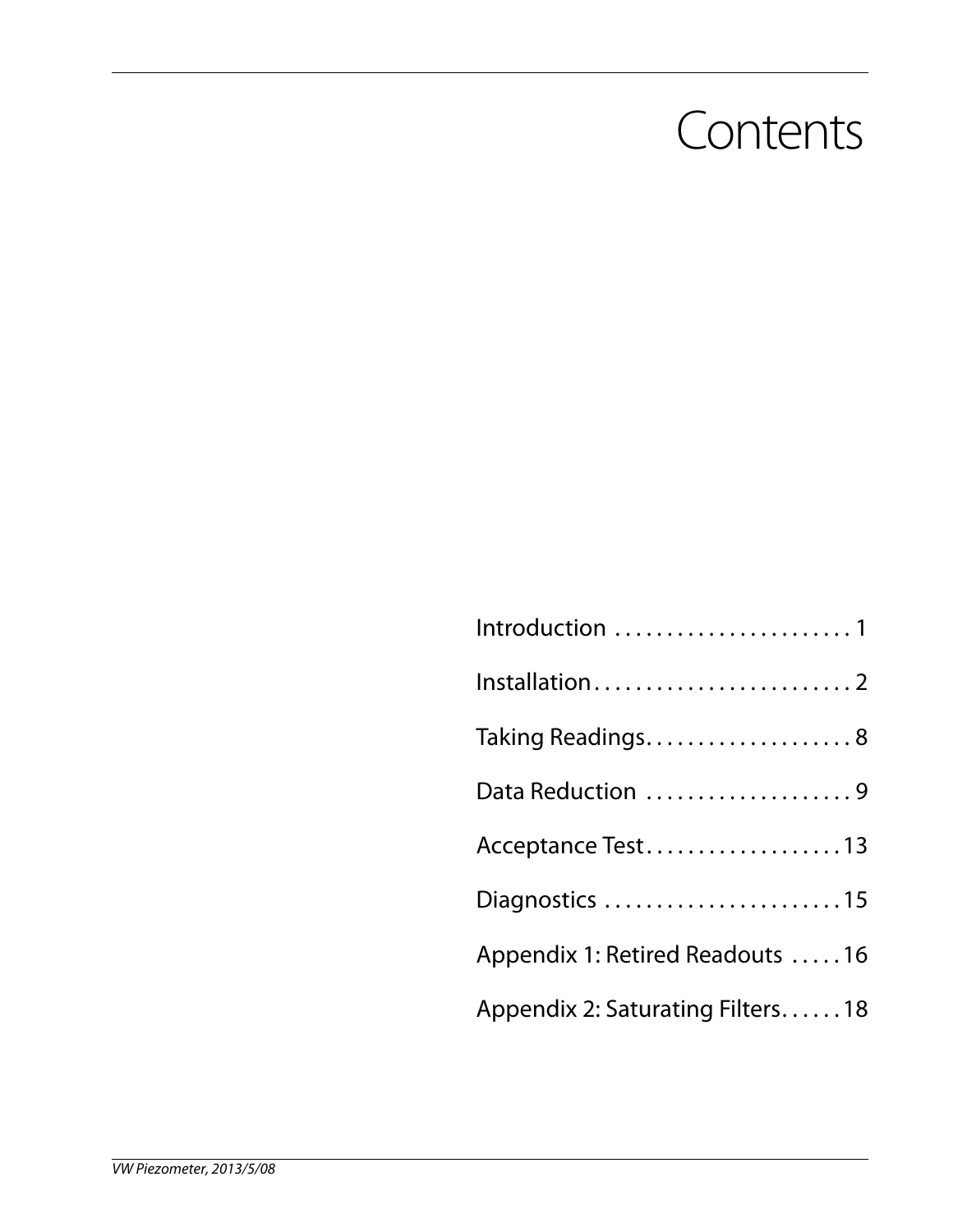### Introduction

| Applications               | The VW piezometer is sealed in boreholes and embedded in<br>fills to measure pore-water pressures. It can also be placed in<br>standpipes and wells to measure water levels. Typical applica-<br>tions include:                                                                                  |  |  |
|----------------------------|--------------------------------------------------------------------------------------------------------------------------------------------------------------------------------------------------------------------------------------------------------------------------------------------------|--|--|
|                            | • Monitoring dewatering schemes for excavations and under-<br>ground openings.                                                                                                                                                                                                                   |  |  |
|                            | • Monitoring ground improvement techniques such as vertical<br>drains, sand drains, and dynamic compaction.                                                                                                                                                                                      |  |  |
|                            | • Monitoring pore pressures to determine safe rates of fill or<br>excavation.                                                                                                                                                                                                                    |  |  |
|                            | • Investigating the stability of natural and cut slopes.                                                                                                                                                                                                                                         |  |  |
|                            | • Monitoring the performance of earthfill dams and embank-<br>ments.                                                                                                                                                                                                                             |  |  |
|                            | • Monitoring seepage and ground water movement in embank-<br>ments, land fill dikes, and dams.                                                                                                                                                                                                   |  |  |
|                            | • Monitoring water levels in wells, standpipes, lakes, reservoirs,<br>and rivers.                                                                                                                                                                                                                |  |  |
| <b>Theory of Operation</b> | The VW piezometer converts water pressure to a frequency<br>signal via a diaphragm and a tensioned steel wire. The piezo-<br>meter is designed so that a change in pressure on the diaphragm<br>causes a change in tension of the wire.                                                          |  |  |
|                            | When excited by a magnetic coil, the wire vibrates at its natural<br>frequency. The vibration of the wire in the proximity of the<br>magnetic coil generates a frequency signal that is transmitted to<br>the readout device. The readout device processes the signal and<br>displays a reading. |  |  |
|                            | Calibration factors, which establish a relationship between pres-<br>sure applied to the diaphragm and the frequency signal returned<br>to the readout device, are used to convert Hz readings to engi-                                                                                          |  |  |

neering units.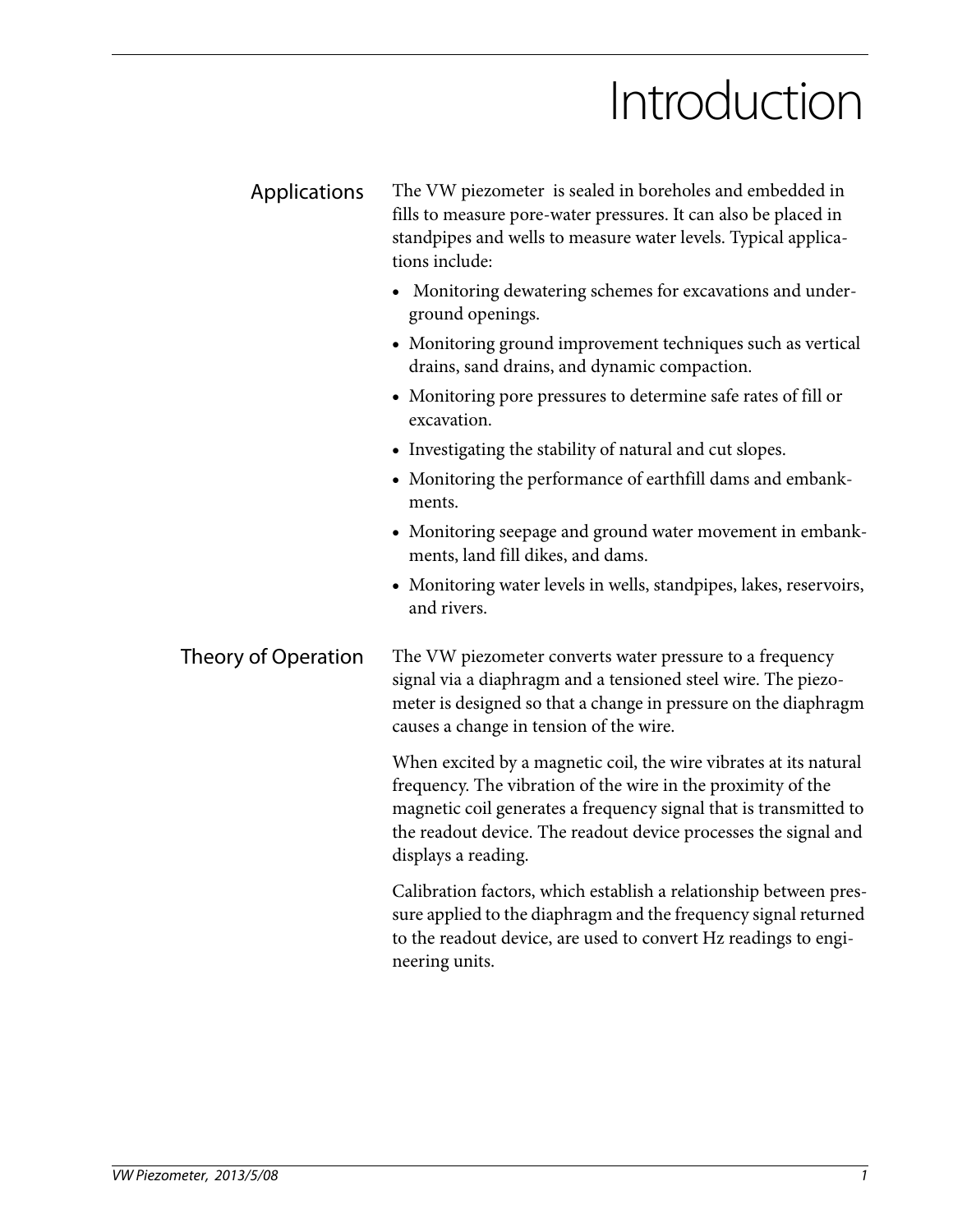### Installation

| <b>Installation Tips</b>          | Here are some installation tips.                                                                                                                                                                                                                                              |
|-----------------------------------|-------------------------------------------------------------------------------------------------------------------------------------------------------------------------------------------------------------------------------------------------------------------------------|
| <b>Sensor Care</b>                | • Handle the piezometer with care.                                                                                                                                                                                                                                            |
|                                   | • If you are working in cold weather, do not allow a water-filled<br>piezometer or a saturated filter to freeze.                                                                                                                                                              |
| Cable Care                        | • Store cable where it is dry and safe from rodents and traffic.                                                                                                                                                                                                              |
|                                   | • Handle cable carefully. Don't lay the cable across roads with<br>traffic. Avoid dragging cable over rocks and sharp surfaces.<br>Do not pull hard on the cable, since this may damage the con-<br>ductors.                                                                  |
|                                   | • Mark cables carefully for positive identification later.                                                                                                                                                                                                                    |
|                                   | • Protect the ends of signal cables so that water cannot enter the<br>cable jacket. Cables should be terminated above ground level<br>at a waterproof box or with waterproof connectors.                                                                                      |
|                                   | • If drill casing is used to hold the borehole open, it must be<br>pulled out as backfill is placed. Use care when pulling casing<br>so that you do not twist and damage the signal cable.                                                                                    |
| <b>Saturating Filters</b>         | Most VW piezometers are supplied with filters that have a pore<br>size of 50 to 60 microns. These filters pass both air and water, so<br>they do not require elaborate saturation procedures. Pull off the<br>filter, fill the piezometer with water, and replace the filter. |
|                                   | If your piezometer was supplied with a high-air entry filter,<br>please refer to Appendix 2.                                                                                                                                                                                  |
| <b>Obtaining Initial Readings</b> | Drilling a borehole and backfilling it temporarily changes the<br>pore-water pressure in the ground, so readings that are taken<br>immediately after installation will not be good datum readings.                                                                            |
|                                   | Recovery of the natural pore-water pressure may take a few<br>hours to a few weeks, depending on the permeability of the soil.<br>Recovery is signalled by stable readings over a period of a few<br>days. A datum reading can then be obtained.                              |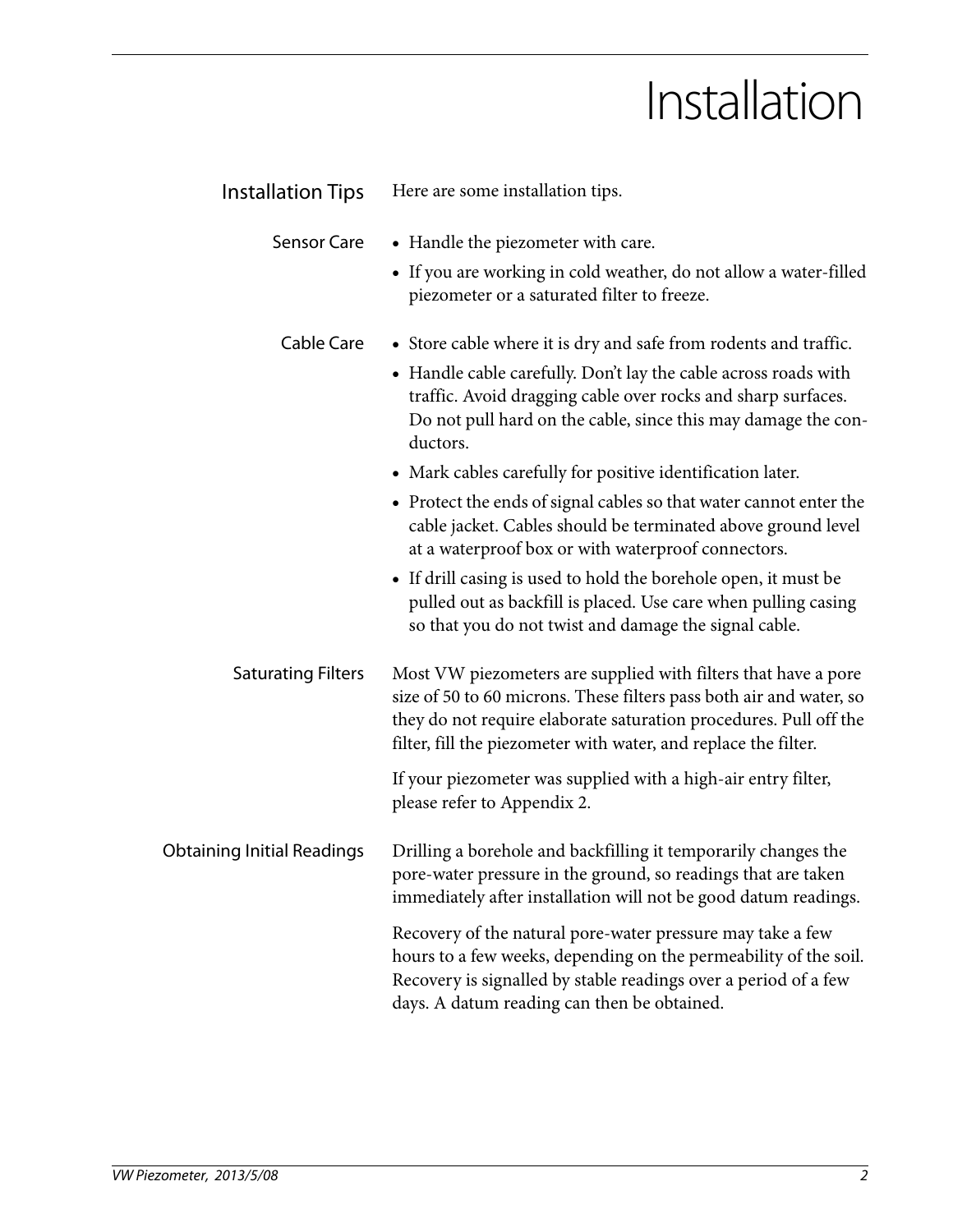#### Borehole Installation (Traditional Method)

The instructions below assume that the piezometer will be installed at the bottom of the borehole.

- **1.** Drill the borehole below the required depth of the piezometer. Flush the borehole with water or biodegradable drilling mud.
- **2.** Form a sand intake zone: tremie wet sand to the bottom of the borehole. You must pull drill casing slightly to keep it above the level of the sand. When the sand reaches the required depth of the piezometer, lower the piezometer into the borehole. Tremie sand around the piezometer, again pulling the casing to keep it above the level of the sand. Continue until at least six inches (150 mm) of sand has been placed above the piezometer.

Note: If you know that the water table will drop below the elevation of the piezometer, install the piezometer with its filter tip pointing upwards. This allows easy re-entry of water.

Note: Sometimes the piezometer is placed in a sand-filled canvas bag. The bag then serves as a sand intake zone.

**3.** Place a bentonite seal above the intake zone, using bentonite chips. A typical seal is at least 1 foot thick, but refer to project specifications for the required length. Again, be sure to pull the casing up above the level of the bentonite. Drop chips in slowly to ensure proper placement of the seal and to avoid bridging.

The bentonite seal typically requires 2 to 3 hours to set up, but refer to your bentonite instructions for exact times. Keep the borehole filled with water to fully hydrate the bentonite and prevent it from drawing water from the surrounding soil.

- **4.** Backfill with a bentonite-cement grout.
- **5.** Readings taken immediately after installation will be high, but will decrease as the grout cures. A datum reading can be taken hours to days after installation, depending on the permeability of the soil. Take readings periodically to determine when recovery has occurred (pressure readings have stabilized).
- **6.** Terminate the installation as specified. It is important to terminate the cable above ground level in a waterproof enclosure or with a waterproof connector. Protect the installation from construction traffic and mark its location with a stake.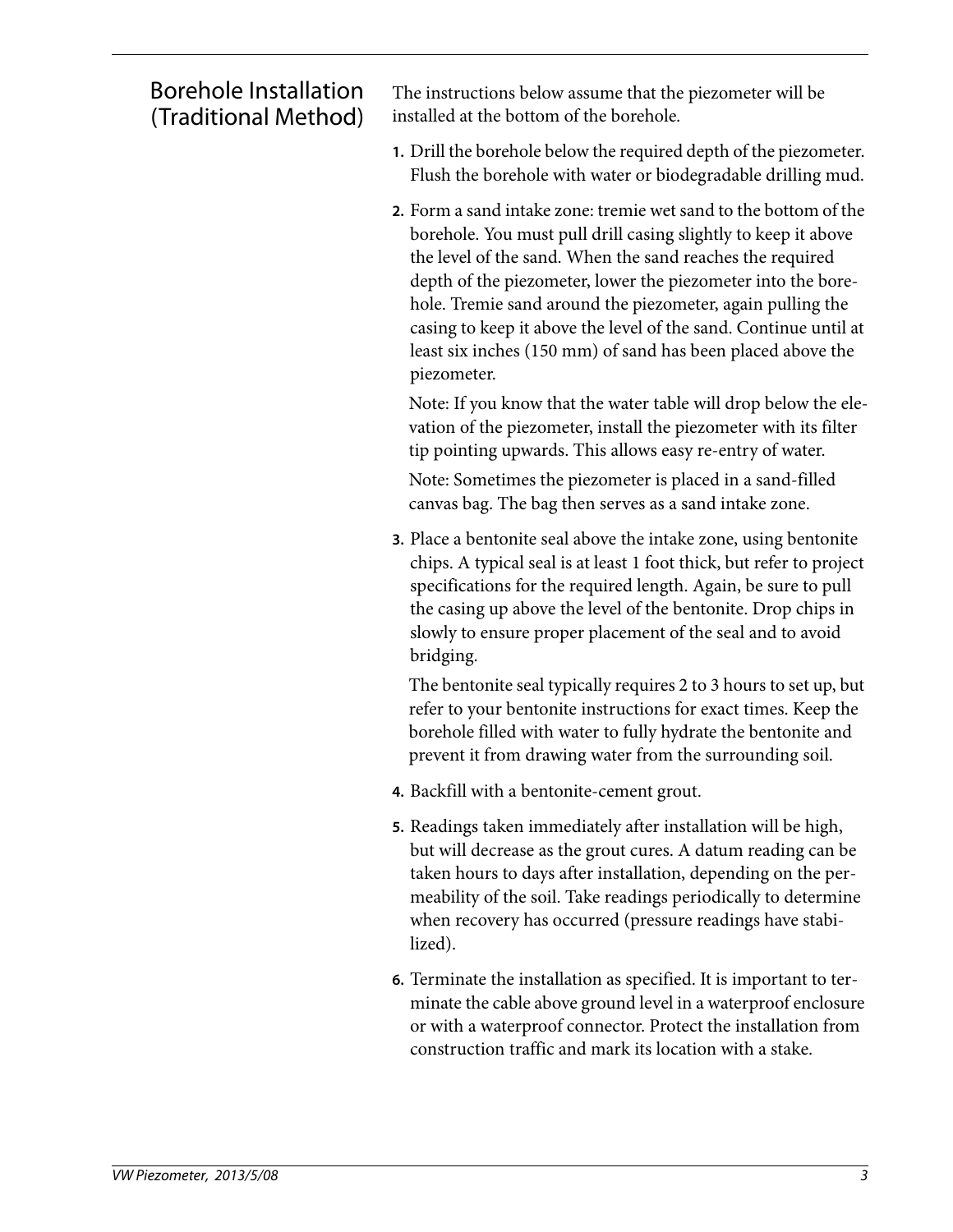#### Borehole Installation (Grout-In Method)

This method is reliable and quick. It also works well for installing multiple piezometers in one borehole or installing piezometers along with inclinometer casing.

- **1.** Drill the borehole below the required depth of the piezometer. Flush the borehole with water or biodegradable drilling mud.
- **2.** Prepare the piezometer: Submerse the piezometer in a bucket of clean water, pull off the filter to allow air to escape from the piezometer, then replace the filter.
- **3.** Tie the piezometer to its own signal cable, so that you can lower it, filter-end up, into the borehole. You may need to add weight (a bag of sand, etc). If the piezometer is installed with inclinometer casing, tape it, filter-end up, to the casing.
- **4.** Back-fill the borehole with grout. Use either of the mixtures below as a starting point for your grout mix. Mix cement with water first, and then add the bentonite. Adjust the amount of bentonite to produce a grout with the consistency of heavy cream. If the grout is too thin, the solids and the water will separate. If the grout is too thick, it will be difficult to pump.

| <b>Grout Mix for Hard and Medium Soils</b> |                     |                 |  |
|--------------------------------------------|---------------------|-----------------|--|
| <b>Materials</b>                           | Weight              | Ratio by Weight |  |
| Portland cement                            | 94 lb (1 bag)       | 1               |  |
| <b>Bentonite</b>                           | 25 lb (as required) | 0.3             |  |
| Water                                      | 30 gallons          | 2.5             |  |
|                                            |                     |                 |  |
| <b>Grout Mix for Soft Soils</b>            |                     |                 |  |
| <b>Materials</b>                           | Weight              | Ratio by Weight |  |
| Portland cement                            | 94 lb (1 bag        | 1               |  |
| <b>Bentonite</b>                           | 39 lb (as required) | 0.4             |  |
| Water                                      | 75 gallons          | 6.6             |  |

- **5.** Readings taken immediately after installation will be high, but will decrease as the grout cures. Datum readings can be taken hours to days after installation, depending on the permeability of the soil. The lag time caused by the grout itself is measured in minutes.
- **6.** Terminate the installation as specified. It is important to terminate the cable above ground level in a waterproof enclosure or with a waterproof connector. Protect the installation from construction traffic and mark its location with a stake.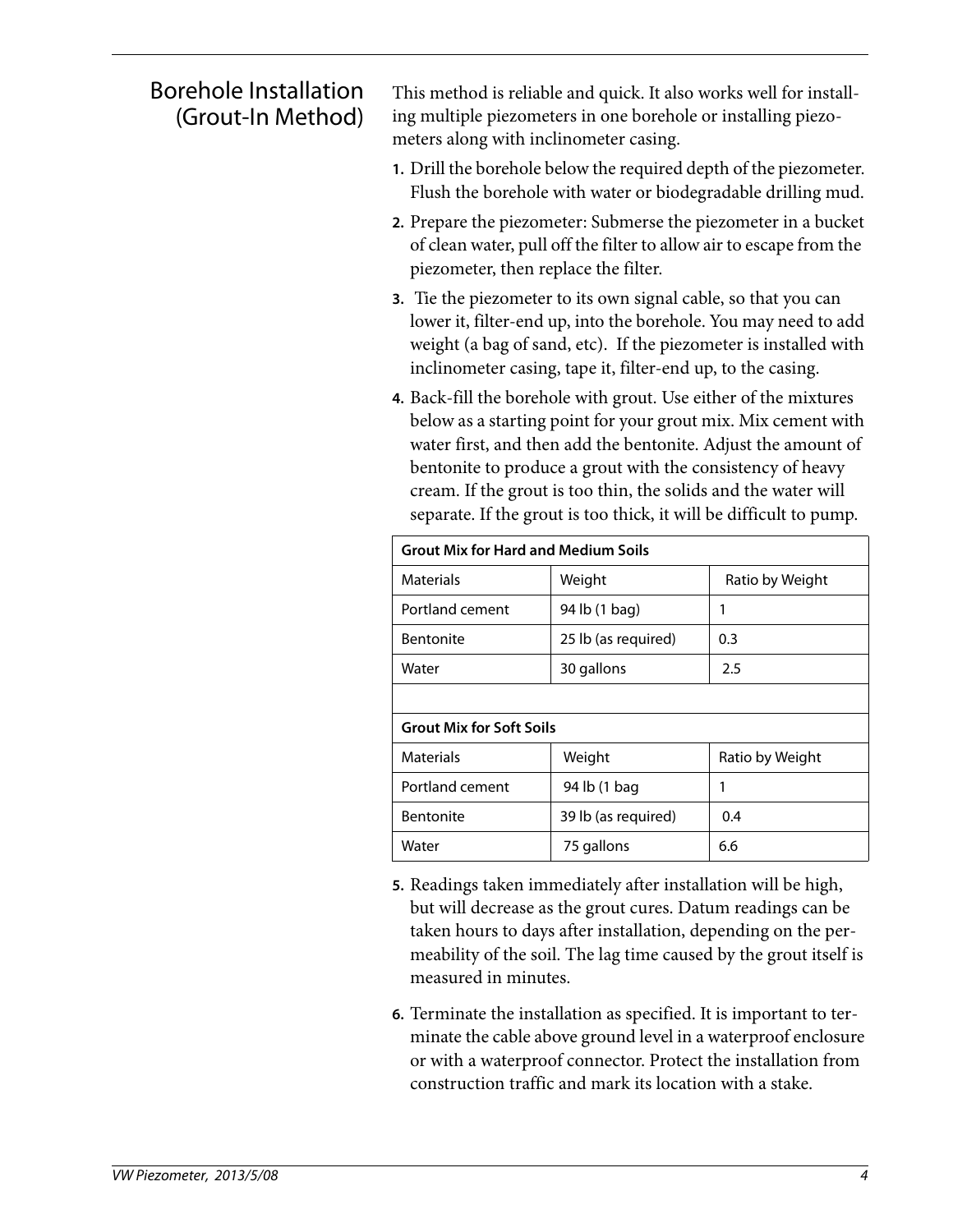Push-In Installation Push-in installation requires the push-in model of the VW piezometer. The piezometer has a right-hand EW drill rod thread. Also required is a disposable adapter which threads onto the piezometer and has a left-hand thread for connection to the drill rod. Normally, the piezometer is pushed a short distance into the ground at the bottom of a borehole. We do not recommend that the piezometer be driven in from the surface.

> It is important that signal cable is not twisted during installation or when drill rod is removed. Also, it is important to avoid overpressuring the piezometer as it is pushed in.

- **1.** Slip the disposable adapter onto the signal cable and thread it onto the piezometer.
- **2.** Drill the borehole and flush with water or biodegradable drilling mud.
- **3.** Attach coupling pin to bottom drill rod. Feed signal cable through drill rod. Screw drill rod into adapter on piezometer. Add other sections of drill rod as required.
- **4.** Connect signal cable to indicator so that you can take readings as the piezometer is pushed in.
- **5.** Lower piezometer to bottom of borehole. If additional rods are added, prevent bottom rod from turning (because signal cable will get twisted).
- **6.** Push piezometer into the soil, checking readings frequently to make sure that pressures do not exceed the ranges shown on the calibration sheet. It may be necessary to halt or slow the process to allow pressure to dissipate.
- **7.** Detach drill rod and backfill borehole as specified.
- **8.** Piezometer readings will not be valid at this stage because of excess pore-water pressure created when the piezometer is pushed in. If a bentonite seal has been placed, it may cause the opposite effect. Recovery time depends on the permeability of the surrounding soil and the size of the seal. Take readings periodically to determine when recovery has occurred, and then obtain your datum reading.
- **9.** Terminate as specified. It is important to terminate the cable above ground level in a waterproof enclosure or with a waterproof connector. Protect the installation from construction traffic and mark its location with a stake.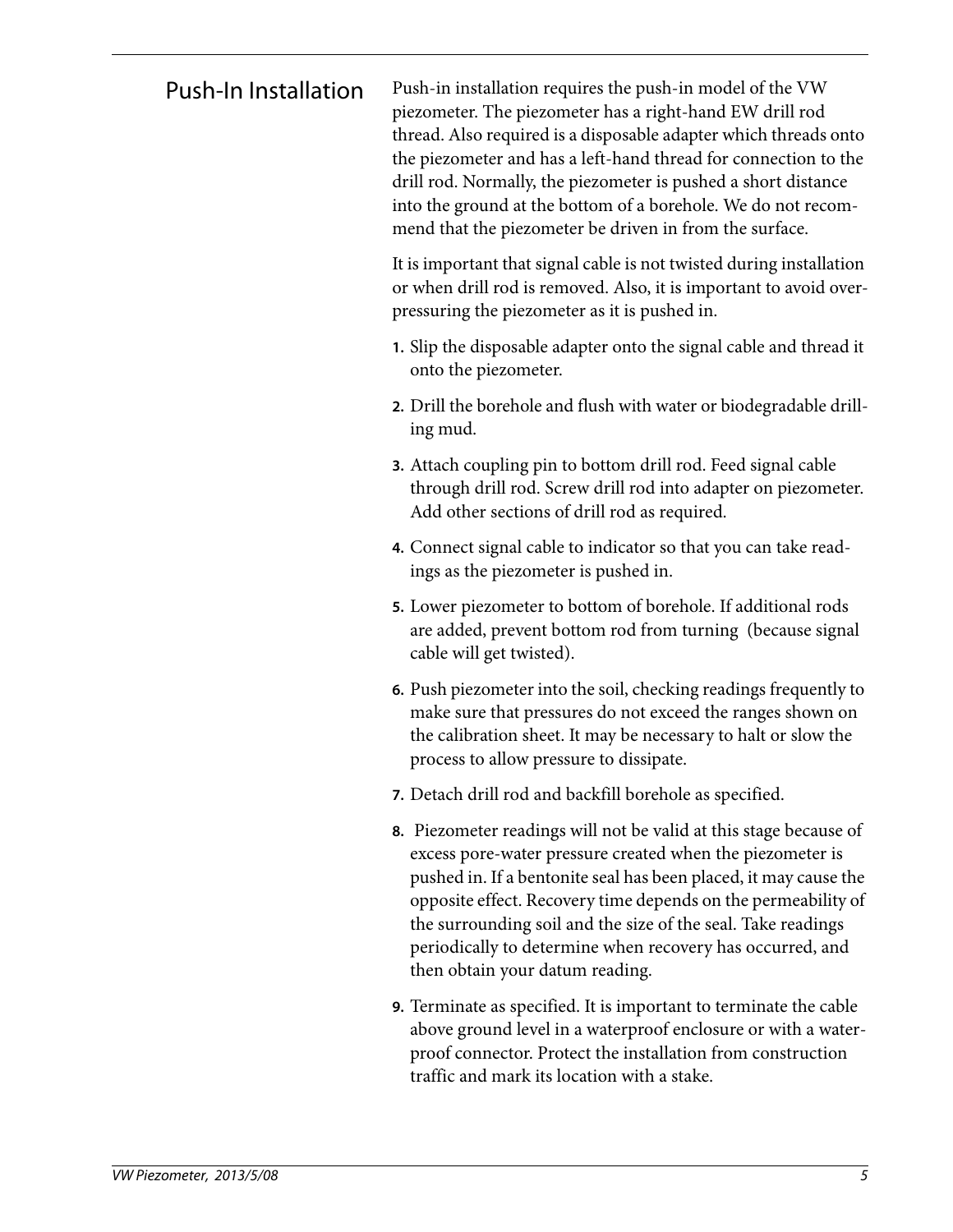#### Embankment Installation

- **1.** Check project specifications for the required procedure.
- **2.** In clays or other cohesive materials, form a hole for the piezometer, then place the piezometer in the hole slowly to avoid over-pressuring the diaphragm. To avoid sharp bends in the cable, a horizontal hole is preferred. Place a bentonite seal to isolate the piezometer from the cable trench.
- **3.** Protect signal cables with hand-compacted layers of fine embankment materials on top and bottom. Use lightweight power tamping or rubber-tired equipment to compact materials placed immediately above this protective layer of fines. Avoid using heavy vibratory rollers or sheepsfoot rollers until there at least 18 inches (0.5 meters) of fill has been placed above the cables.
- **4.** Avoid making tight bends in the cable. If the cable path changes direction, use extra cable at the turn. Avoid crossing cables. If cables must cross, place a layer of fine fill material between the cables.
- **5.** Build water stops as specified.
- **6.** Mark the location of the piezometer with a stake and devise some protection for the signal cable to prevent any possibility of water entry.
- **7.** Terminate as specified. It is important to terminate the cable above ground level in a waterproof enclosure or with a waterproof connector. Protect the installation from construction traffic and mark its location with a stake.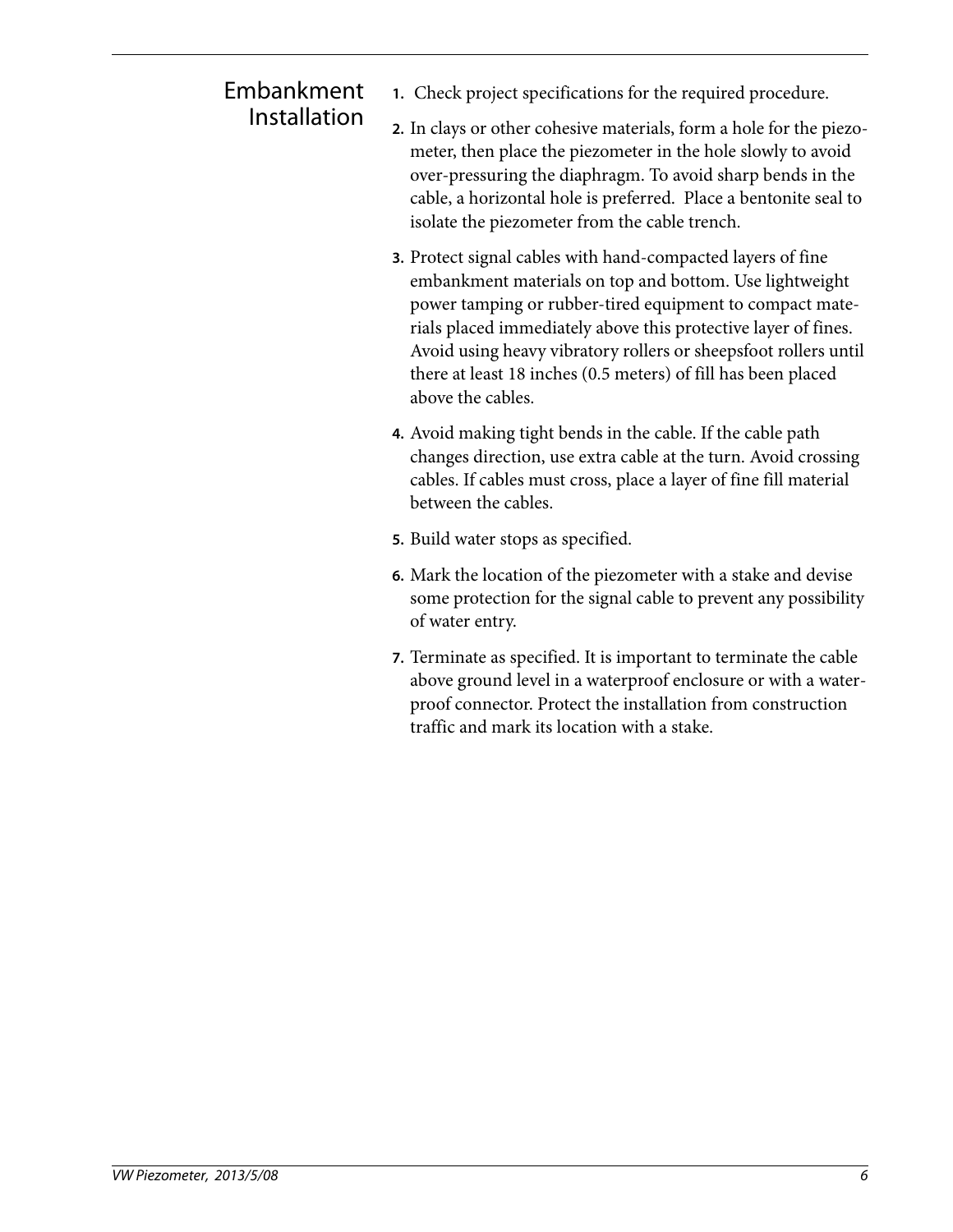| Installation in a<br><b>Monitoring Well</b> | VW piezometers can be installed in wells to monitor water<br>levels. Keep in mind that the piezometer is a sealed unit and is<br>sensitive to any pressure on its diaphragm. Thus when installed<br>in a well that is open to atmosphere, the piezometer reading is<br>affected by changes in atmospheric pressure as well as changes<br>in water level. |
|---------------------------------------------|----------------------------------------------------------------------------------------------------------------------------------------------------------------------------------------------------------------------------------------------------------------------------------------------------------------------------------------------------------|
|                                             | When accuracy better than $\pm 150$ mm ( $\pm 6$ ") head of water is<br>required, atmospheric pressure must be monitored and the<br>reading must be adjusted for changes in atmospheric pressure.                                                                                                                                                        |
|                                             | Atmospheric pressure should be monitored by an on-site<br>recording barometer or by a second piezometer that is dedicated<br>to monitoring atmospheric pressure.                                                                                                                                                                                         |
| Installation                                | 1. Lower the piezometer into the well and position it at the spec-<br>ified depth or just below the maximum expected drawdown.<br>If turbulence is expected, use a centralizer to keep the piezo-<br>meter stable.                                                                                                                                       |
|                                             | 2. Secure the signal cable above ground level.                                                                                                                                                                                                                                                                                                           |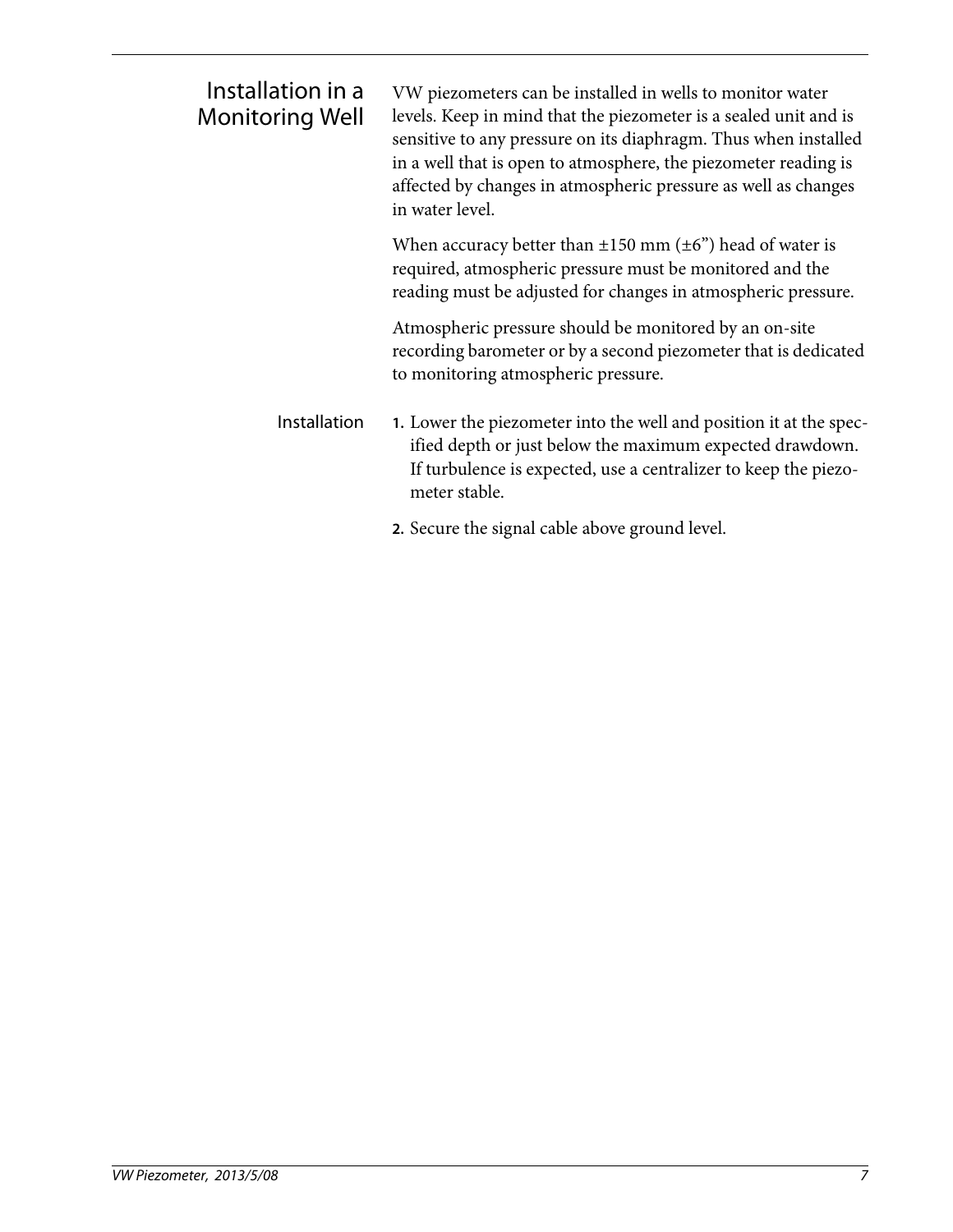# Taking Readings

- Introduction The VW piezometer provides pressure and temperature data. Be sure to record both if you want to correct readings for temperature effects.
- VW Data Recorder Below we present short instructions for using the VW Data Recorder. The complete manual for the VW Data Recorder is available on the Slope Indicator website.

| <b>Binding Posts</b> | <b>Wire Colors</b> |              |  |
|----------------------|--------------------|--------------|--|
| VW                   | Orange             | Red          |  |
| VW                   | White & Orange     | <b>Black</b> |  |
| TEMP                 | Blue               | White        |  |
| TEMP                 | White & Blue       | Green        |  |
| <b>SHIELD</b>        | Shield             | Shield       |  |

**1.** Connect signal cable from the sensor to the data recorder:

- **2.** Choose Hz + RTD or Hz + Thermistor.
- **3.** Select the 1400-3500 Hz range.
- **4.** The recorder displays the VW reading in Hz and a temperature reading in degrees C.
- Retired Readouts Appendix 1 presents short instructions for two retired readout units. Manuals for both readouts are available on the Slope Indicator website.
	- Data Loggers Instructions for reading VW sensors with a Campbell Scientific data loggers can be found in the Tech Notes section of the Slope Indicator web site.
		- Instructions for reading VW sensors with a VW MiniLogger can be found in the VW MiniLogger manual, which is available on the Slope Indicator web site.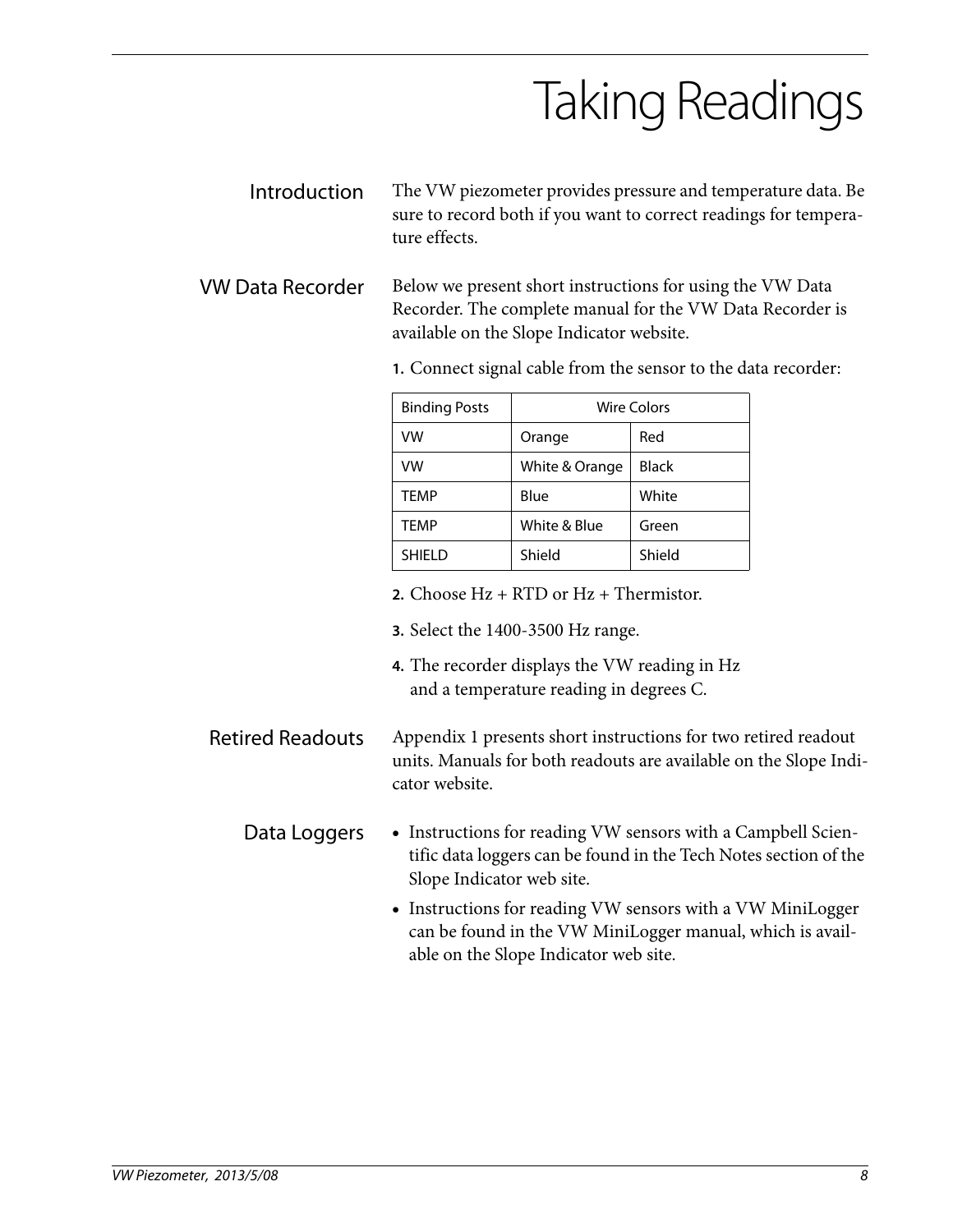### Data Reduction

| Overview                         | Readings from a VW piezometer are typically in Hz, rather than<br>in units of pressure. To convert the Hz reading to units of pres-<br>sure, you must apply calibration factors listed on the sensor cali-<br>bration record.                                                                                                                    |
|----------------------------------|--------------------------------------------------------------------------------------------------------------------------------------------------------------------------------------------------------------------------------------------------------------------------------------------------------------------------------------------------|
|                                  | If you record temperature readings from the built-in tempera-<br>ture sensor, we recommend that you apply the TI factors on the<br>sensor calibration record to correct for temperature effects.                                                                                                                                                 |
|                                  | Depending on your application, you may also want to correct<br>for barometric pressure or elevation. We list these corrections<br>later in this chapter.                                                                                                                                                                                         |
| <b>Sensor Calibration Record</b> | Each VW piezometer has a serial number and a unique calibra-<br>tion. Use the sensor serial number to match the sensor with its<br>calibration record.                                                                                                                                                                                           |
| <b>Serial Number</b>             | The serial number is found near the top of the page. You can<br>also find range, cable length, and date of calibration there.                                                                                                                                                                                                                    |
| <b>Calibration Factors</b>       | <b>ABC Factors:</b> These factors are used to convert Hz readings to<br>units of pressure, such as kPa or psi.                                                                                                                                                                                                                                   |
|                                  | TI Factors: These "temperature integrated" factors are used to<br>convert Hz readings to units of pressure. The resulting pressure<br>values are automatically corrected for temperature effects.                                                                                                                                                |
|                                  | TI factors were introduced in August, 2007. Older calibration<br>records do not have TI factors.                                                                                                                                                                                                                                                 |
| <b>Summary of Results</b>        | This table of recorded values shows the pressure applied by the<br>calibration device, the frequency output of the sensor, and the<br>pressure calculated by applying the calibration factors. It also<br>shows error, the difference between the applied pressure and the<br>calculated pressure, as a percent of the full range of the sensor. |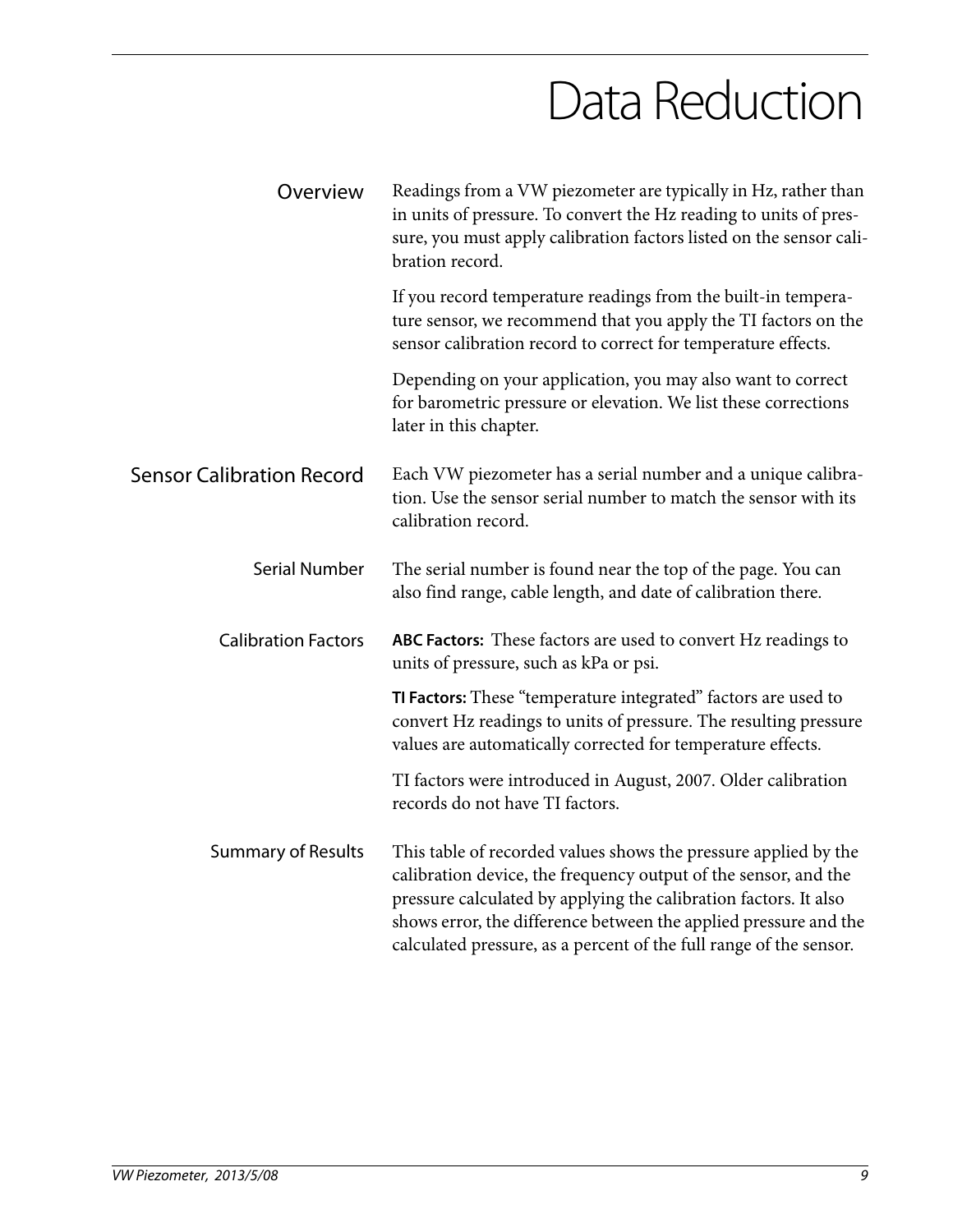| Calculating Pressure |  | Apply ABC or TI factors to readings in Hz as shown below. |  |
|----------------------|--|-----------------------------------------------------------|--|
|----------------------|--|-----------------------------------------------------------|--|

| Using ABC Factors | 1. Choose the factors for kPa or psi.                        |
|-------------------|--------------------------------------------------------------|
|                   | 2. Apply the factors as follows:                             |
|                   | Pressure = $A \times Hz^2 + B \times Hz + C$<br>Where:       |
|                   | Hz is the frequency reading in Hertz, and                    |
|                   | A, B, and C are ABC factors on the sensor calibration record |
|                   |                                                              |

| Using TI Factors | 1. Choose the factors for kPa or psi. |  |
|------------------|---------------------------------------|--|
|------------------|---------------------------------------|--|

**2.** Apply the factors as follows:

Pressure =  $CO + (C1 \times Hz) + (C2 \times T) + (C3 \times Hz^2) + C4 \times Hz \times T) + (C5 \times T^2)$ Where:

Hz is the frequency reading in Hertz,

T is the temperature in degrees C from the built-in temperature sensor, and C0 through C5 are TI factors on the sensor calibration record.

| <b>Calculating Changes</b> | Subtract the initial reading from the current reading. A positive |
|----------------------------|-------------------------------------------------------------------|
| in Pressure                | value indicates increased pressure. A negative reading indicates  |
|                            | decreased pressure.                                               |

 $\Delta$ Pressure = Pressure <sub>current</sub> - Pressure <sub>initial</sub>

Temperature Effects Since temperature has some effect on the response of the piezometer, we recommend using TI factors whenever possible. However, the importance of correcting for temperature varies with the application:

- If the piezometer is sealed in a borehole or buried in fill, there is usually little variation in temperature, so temperature effects will be small and corrections will be less important.
- If the piezometer is suspended in a shallow standpipe or well, it is likely to be affected by day to day changes and also seasonal changes in temperature. In this case, temperature corrections will be more important.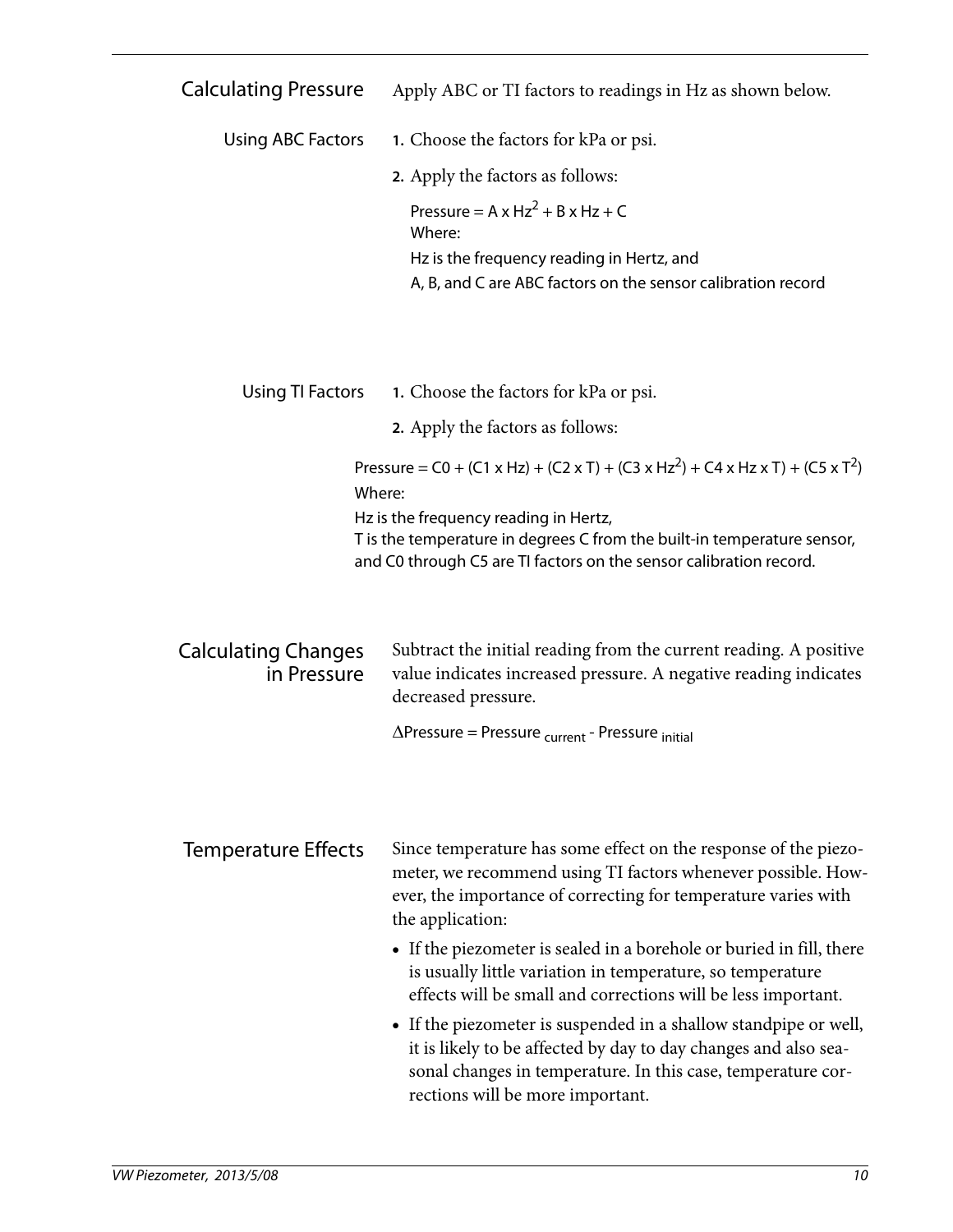| <b>Barometric Correction</b> | In some locations, barometric pressure varies little, except when<br>there are storms. In other locations, normal weather may bring<br>barometric pressure changes as large as 34 mb (0.5 psi) during a<br>day, and 68 mb (1 psi) during a year.                                                                                                                                                                                                                                                      |            |                       |  |  |
|------------------------------|-------------------------------------------------------------------------------------------------------------------------------------------------------------------------------------------------------------------------------------------------------------------------------------------------------------------------------------------------------------------------------------------------------------------------------------------------------------------------------------------------------|------------|-----------------------|--|--|
| Is this correction required? | Is your piezometer sealed in a borehole to measure pore-water<br>pressure? In this case, the only pressure acting on the piezo-<br>meter's diaphragm is the water pressure at that depth, so a<br>barometric correction should not be applied. Even if you later<br>found a relation between barometric pressure and pore-water<br>pressure, you would probably not apply a correction.                                                                                                               |            |                       |  |  |
|                              | Are you measuring the water level in a standpipe or well that is<br>open to atmosphere? In this case, the pressure seen at the piezo-<br>meter is the combined pressure of water and the air above the<br>surface of the water. If the barometric pressure drops, the piezo-<br>meter will report decreased pressure, even if the water level<br>remains unchanged. If you want to eliminate measurement<br>uncertainty introduced by changes in barometric pressure, you<br>must apply a correction. |            |                       |  |  |
|                              | You can use a barometer or a second piezometer to measure<br>atmospheric pressure. This is explained on the next page.                                                                                                                                                                                                                                                                                                                                                                                |            |                       |  |  |
| Using a barometer            | 1. Obtain barometer reading on site at the time of reading the<br>piezometer. The barometer should provide station pressure,<br>i.e. the actual pressure of the atmosphere, with no adjustment<br>for elevation above sea level. Off-site reports from weather<br>stations are not adequate for this purpose.<br>2. Subtract the barometer reading from 1 atm (1013.2 mb or                                                                                                                           |            |                       |  |  |
|                              | 29.92 inches of mercury). This is the barometric correction<br>value in millibar or in Hg.<br>Barometric Correction = $1$ atm - barometer reading                                                                                                                                                                                                                                                                                                                                                     |            |                       |  |  |
|                              |                                                                                                                                                                                                                                                                                                                                                                                                                                                                                                       |            |                       |  |  |
|                              | 3. Convert the barometric correction value to psi or kPa.                                                                                                                                                                                                                                                                                                                                                                                                                                             |            |                       |  |  |
|                              | <b>Starting Unit</b>                                                                                                                                                                                                                                                                                                                                                                                                                                                                                  | Multiplier | <b>Resulting Unit</b> |  |  |
|                              | millibar                                                                                                                                                                                                                                                                                                                                                                                                                                                                                              | 0.1        | 1 kPa                 |  |  |
|                              |                                                                                                                                                                                                                                                                                                                                                                                                                                                                                                       | 0.014503   | psi                   |  |  |
|                              | Inch Hg                                                                                                                                                                                                                                                                                                                                                                                                                                                                                               | 3.3864     | kPa                   |  |  |
|                              | 0.49115<br>psi                                                                                                                                                                                                                                                                                                                                                                                                                                                                                        |            |                       |  |  |

**4.** Add the barometric correction to the pressure reading.

Corrected Pressure = Pressure Reading + Barometric Correction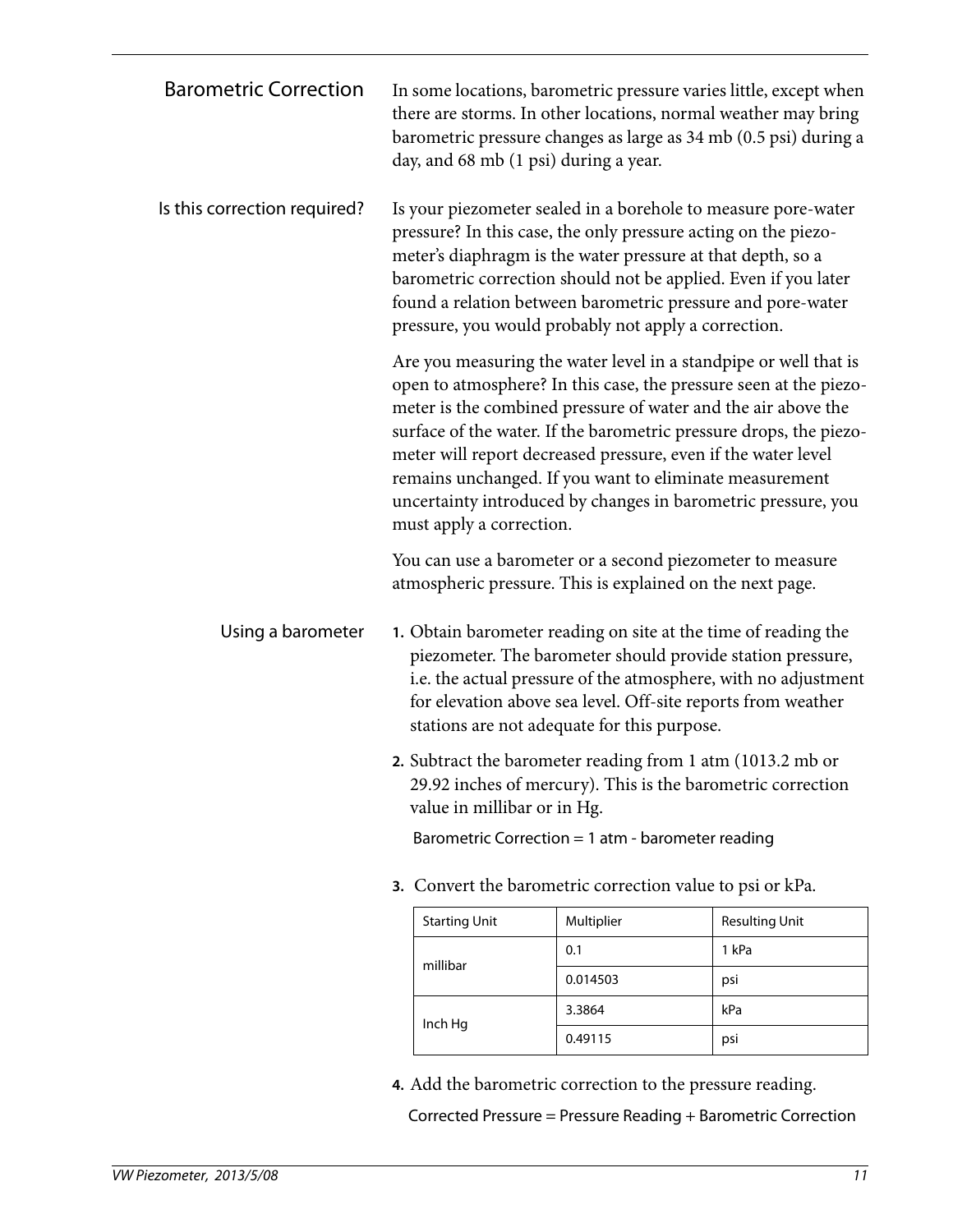| Using a VW piezometer<br>as a barometer        | sign of the piezometer reading.<br>Barometric Correction = $-1$ x piezometer reading                                                                                                                                                                                                                                                                                                                                                                                         | The VW piezometer is calibrated to report 0 psi at 1 atm. Thus,<br>to make the piezometer report the same as a barometer, we<br>would have to add 1 atm to the piezometer reading. A baro-<br>metric correction would then be calculated as follows:.<br>Barometric Correction = $atm - (atm + piezometer reading)$ .<br>1. Thus a correction can be calculated by simply changing the<br>2. Add the barometric correction to the pressure reading.<br>Corrected Pressure = Pressure Reading + Barometric Correction |
|------------------------------------------------|------------------------------------------------------------------------------------------------------------------------------------------------------------------------------------------------------------------------------------------------------------------------------------------------------------------------------------------------------------------------------------------------------------------------------------------------------------------------------|----------------------------------------------------------------------------------------------------------------------------------------------------------------------------------------------------------------------------------------------------------------------------------------------------------------------------------------------------------------------------------------------------------------------------------------------------------------------------------------------------------------------|
| <b>Elevation Correction</b>                    | of elevation.                                                                                                                                                                                                                                                                                                                                                                                                                                                                | Atmospheric pressure decreases about 0.5 psi for every 1000 feet                                                                                                                                                                                                                                                                                                                                                                                                                                                     |
| Is this correction required?                   | If you are correcting for barometric pressure changes as<br>described in the previous section, no elevation correction is<br>required.<br>If you are monitoring changes in pore-water pressure or water<br>levels, no elevation correction is required. You can think of<br>elevation as a kind of offset that is eliminated when you calcu-<br>late changes. Note that variations in atmospheric pressure will<br>still affect readings from standpipes open to atmosphere. |                                                                                                                                                                                                                                                                                                                                                                                                                                                                                                                      |
|                                                |                                                                                                                                                                                                                                                                                                                                                                                                                                                                              |                                                                                                                                                                                                                                                                                                                                                                                                                                                                                                                      |
|                                                | standpipes open to atmosphere.                                                                                                                                                                                                                                                                                                                                                                                                                                               | If you require absolute pore-water pressure or absolute water<br>levels, you should apply the elevation correction. Again, varia-<br>tions in atmospheric pressure will still affect readings from                                                                                                                                                                                                                                                                                                                   |
| Calculating the<br><b>Elevation Correction</b> | 1. The equation below works with meters of elevation:<br>Elevation Correction = Conversion Factor $\times \left[1 - \left(1 - \frac{\text{Elevation in meters}}{44307.69231}\right)\right]$                                                                                                                                                                                                                                                                                  |                                                                                                                                                                                                                                                                                                                                                                                                                                                                                                                      |
|                                                | For a correction in this unit:                                                                                                                                                                                                                                                                                                                                                                                                                                               | Use this conversion fac-<br>tor:                                                                                                                                                                                                                                                                                                                                                                                                                                                                                     |
|                                                | bar                                                                                                                                                                                                                                                                                                                                                                                                                                                                          | 1.0132                                                                                                                                                                                                                                                                                                                                                                                                                                                                                                               |
|                                                | kPa                                                                                                                                                                                                                                                                                                                                                                                                                                                                          | 101.33                                                                                                                                                                                                                                                                                                                                                                                                                                                                                                               |
|                                                | psi                                                                                                                                                                                                                                                                                                                                                                                                                                                                          | 14.696                                                                                                                                                                                                                                                                                                                                                                                                                                                                                                               |
|                                                |                                                                                                                                                                                                                                                                                                                                                                                                                                                                              |                                                                                                                                                                                                                                                                                                                                                                                                                                                                                                                      |

**2.** Add the elevation correction to the pressure reading.

Corrected Pressure = Pressure Reading + Elevation Correction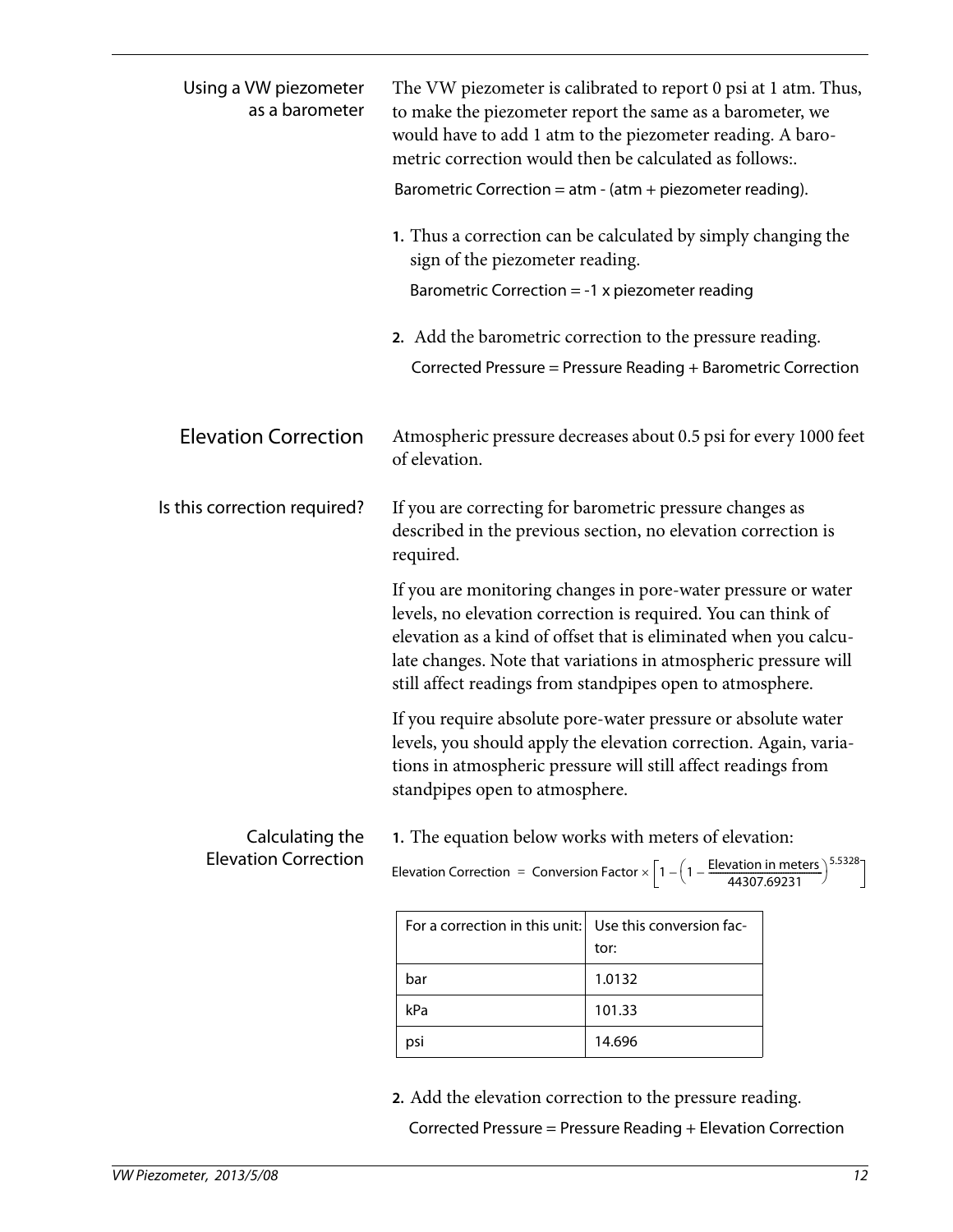### Acceptance Tests

Introduction The main purpose of an acceptance test is to provide reasonable assurance that a sensor is functioning properly. Unless you have access to sophisticated test facilities and calibration equipment, acceptance tests should not be expected to achieve the accuracy and precision of the calibration data provided on the sensor calibration record. Thus when you evaluate the results of an acceptance test, look for obvious non-conformance rather than an exact match between your data and the data on the calibration record.

Quick Zero Check **1.** Ideally, this test would be conducted in a draft-free room where the piezometer can be kept at a constant temperature. At minimum, the piezometer should be placed in a location that is out of direct sunlight and allowed to reach thermal equilibrium with the surface it is resting on and the surrounding air. This takes about an hour. Do not handle the piezometer during this time or during the test.

- **2.** Connect the signal cable to readout and obtain a frequency reading. Check that you have obtained a repeatable reading.
- **3.** Apply calibration factors to convert the frequency to a pressure reading in psi.
- **4.** If your local elevation is above sea level, the pressure reading that you obtain will most likely be negative because the sensor calibration is referenced to one standard atmosphere (sea level). To calculate an approximate correction for elevation, allow 0.5 psi for every 1,000 feet of elevation above sea level (0.1 kPa per 10 m). Add the correction to your reading. For example, if the elevation is 5,000 feet, add a correction of 2.5 psi to the pressure reading.
- **5.** The piezometer is working satisfactorily if the difference between the corrected pressure and zero is within 2 percent of the full scale of the piezometer (2 psi for a 100 psi piezometer).
- **6.** To make a more precise check, you would correct for the true altitude, the barometric pressure, and the temperature.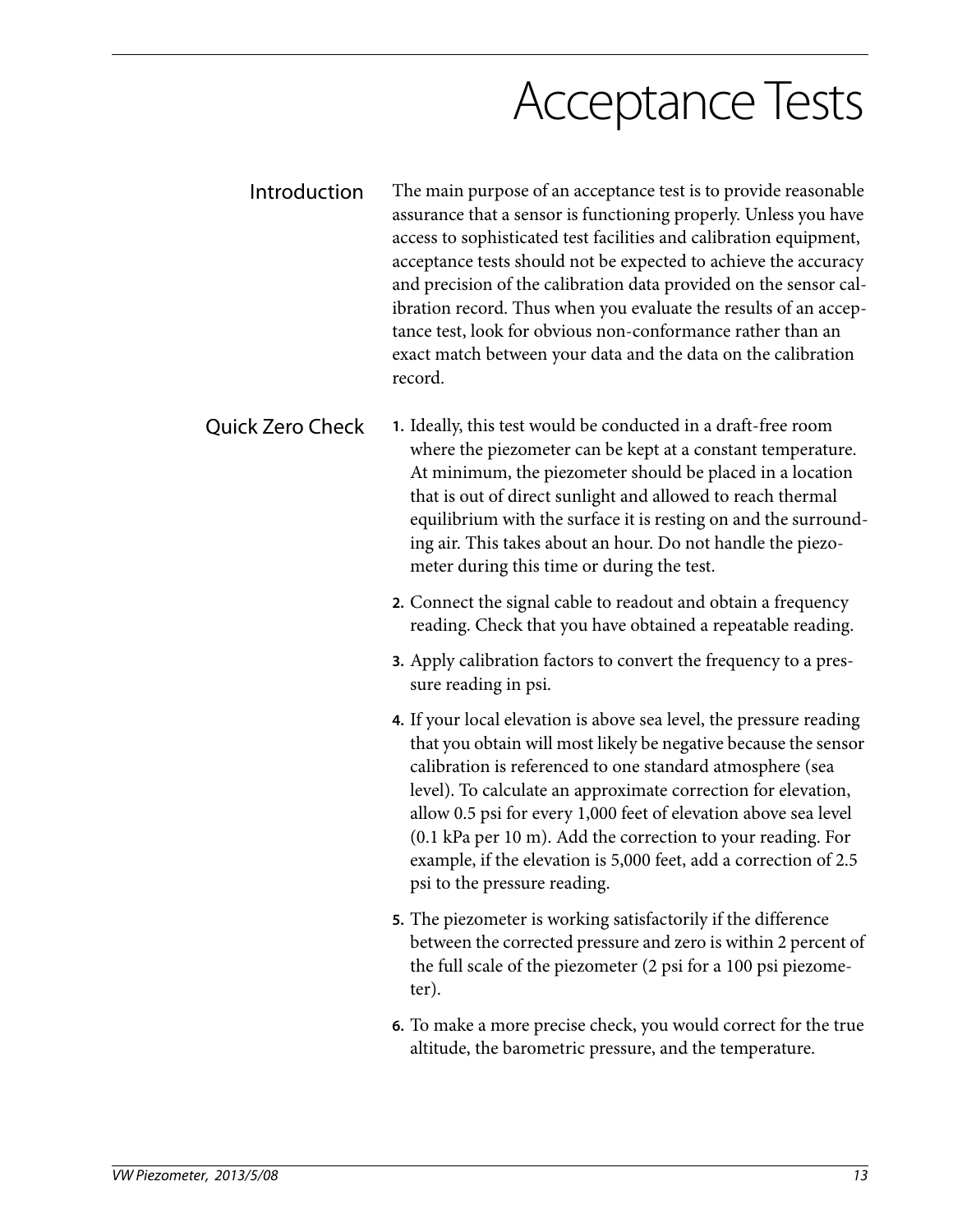| Down Hole<br><b>Pressure Check</b> | This test is conducted in a water-filled borehole or standpipe<br>piezometer. You will need the sensor calibration record.                                                                                                                                                                                                                                                                                   |
|------------------------------------|--------------------------------------------------------------------------------------------------------------------------------------------------------------------------------------------------------------------------------------------------------------------------------------------------------------------------------------------------------------------------------------------------------------|
|                                    | 1. Mark signal cable at two depths, one at a shallow depth and<br>the other as deep as possible (within the range of the piezom-<br>eter). Measure from the location of the diaphragm: 0.9 inch<br>from the tip of the borehole piezometer; 4.4 inches from the<br>tip of the push-in piezometer, and 2 inches from the tip of the<br>embankment piezometer.                                                 |
|                                    | 2. Pull the filter off the piezometer, fill it with clean water, and<br>replace the filter. Hold the filter end up until the piezometer is<br>placed in the water.                                                                                                                                                                                                                                           |
|                                    | <b>3.</b> Lower the piezometer to the shallowest mark on the signal<br>cable. Clamp the cable in position and wait at least 30 minutes<br>for the piezometer to adjust to the temperature of the water.<br>Connect the piezometer signal cable to the readout device.<br>Check that you can obtain repeatable readings. Record the<br>frequency reading and the temperature reading at the shallow<br>depth. |
|                                    | 4. Lower the piezometer until the other mark on the signal cable<br>is lined up with the same reference used for the shallow posi-<br>tion. Allow the piezometer to adjust to temperature at that<br>depth. Check that you have repeatable readings, then record<br>the frequency reading, and the temperature reading.                                                                                      |
|                                    | 5. Convert both readings to units of pressure by applying cali-<br>bration factors.                                                                                                                                                                                                                                                                                                                          |
|                                    | 6. Subtract the shallow pressure from the deep pressure. We do<br>this to avoid having to correcting for altitude.                                                                                                                                                                                                                                                                                           |
|                                    | 7. Convert both pressure values to feet or meters of liquid head<br>and compare to the distance between the two marks made on<br>the signal cable.                                                                                                                                                                                                                                                           |
|                                    | 8. There are many variables that can degrade the accuracy of<br>this test, including positioning errors, the specific gravity of<br>water at each depth, the temperature of the piezometer at each<br>depth, etc. You can attempt to correct for these, but the real<br>purpose of the test is to verify that the piezometer gives you<br>roughly the reading that you would expect.                         |
|                                    |                                                                                                                                                                                                                                                                                                                                                                                                              |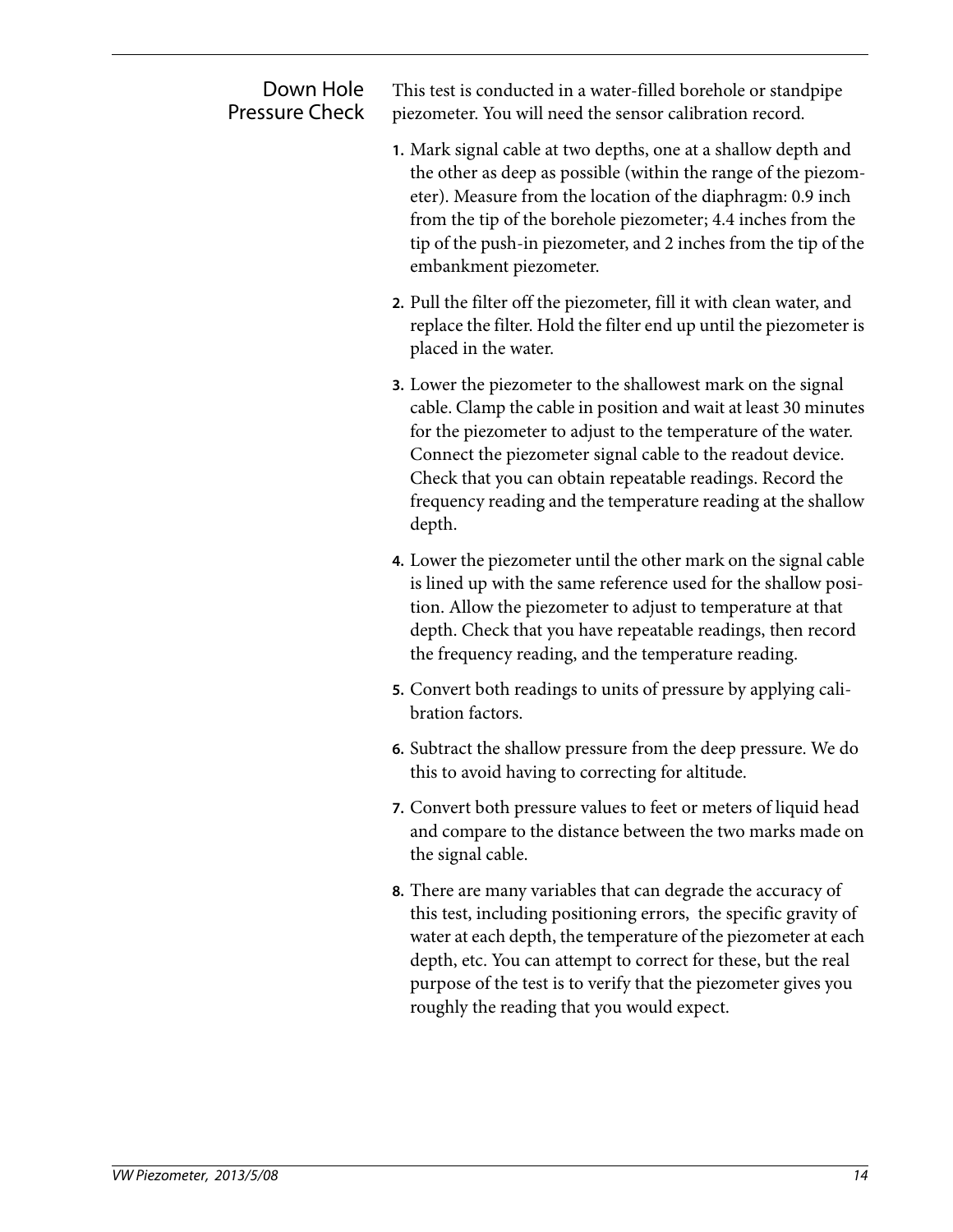### **Diagnostics**

| Introduction            | Perform the tests below to diagnose what is wrong with your<br>piezometer. Unfortunately, after the instrument has been<br>installed, there is often no remedial action possible.                                                                                                                                                                                         |
|-------------------------|---------------------------------------------------------------------------------------------------------------------------------------------------------------------------------------------------------------------------------------------------------------------------------------------------------------------------------------------------------------------------|
| No Reading              | Set your handheld multimeter to a low-ohm range (5k ohm).                                                                                                                                                                                                                                                                                                                 |
|                         | • Measure the resistance between the two VW wires (orange<br>and white-and-orange). A normal reading should be about<br>300 ohms. If the reading is very high or infinite, the coil is<br>damaged (or the cable is severed). If the reading is very low,<br>the cable may have been crushed and a short has developed.                                                    |
|                         | • Measure the resistance between the temperature sensor wires<br>(blue and white). Thermistors should read about 3000 ohms.<br>RTDs should reading about 2000 ohms. If the reading is very<br>high or infinite, the temperature device is damaged (or the<br>cable is severed). If the reading is very low, the cable may have<br>been crushed and a short has developed. |
| <b>Unstable Reading</b> | Set your multimeter to a high range (10 or 20 M ohm).                                                                                                                                                                                                                                                                                                                     |
|                         | • Measure the resistance between a VW wire and a Temp wire.<br>The reading should be infinite or out of range.                                                                                                                                                                                                                                                            |
|                         | • Measure the resistance between any of the colored wires and<br>the drain (shield) wire. The reading should be infinite or out<br>of range.                                                                                                                                                                                                                              |
|                         | • Measure the resistance between the shield wires of two<br>installed VW sensors. Wires must be disconnected from data<br>logger or terminal box to make this test. The reading should<br>be very high or infinite. A lower reading indicates the pres-<br>ence of a ground loop.                                                                                         |
|                         | • Other sources of unstable readings are electrical noise from<br>nearby power lines, radio transmitters, or motors. Also, over<br>ranged or shocked instruments can exhibit this problem.                                                                                                                                                                                |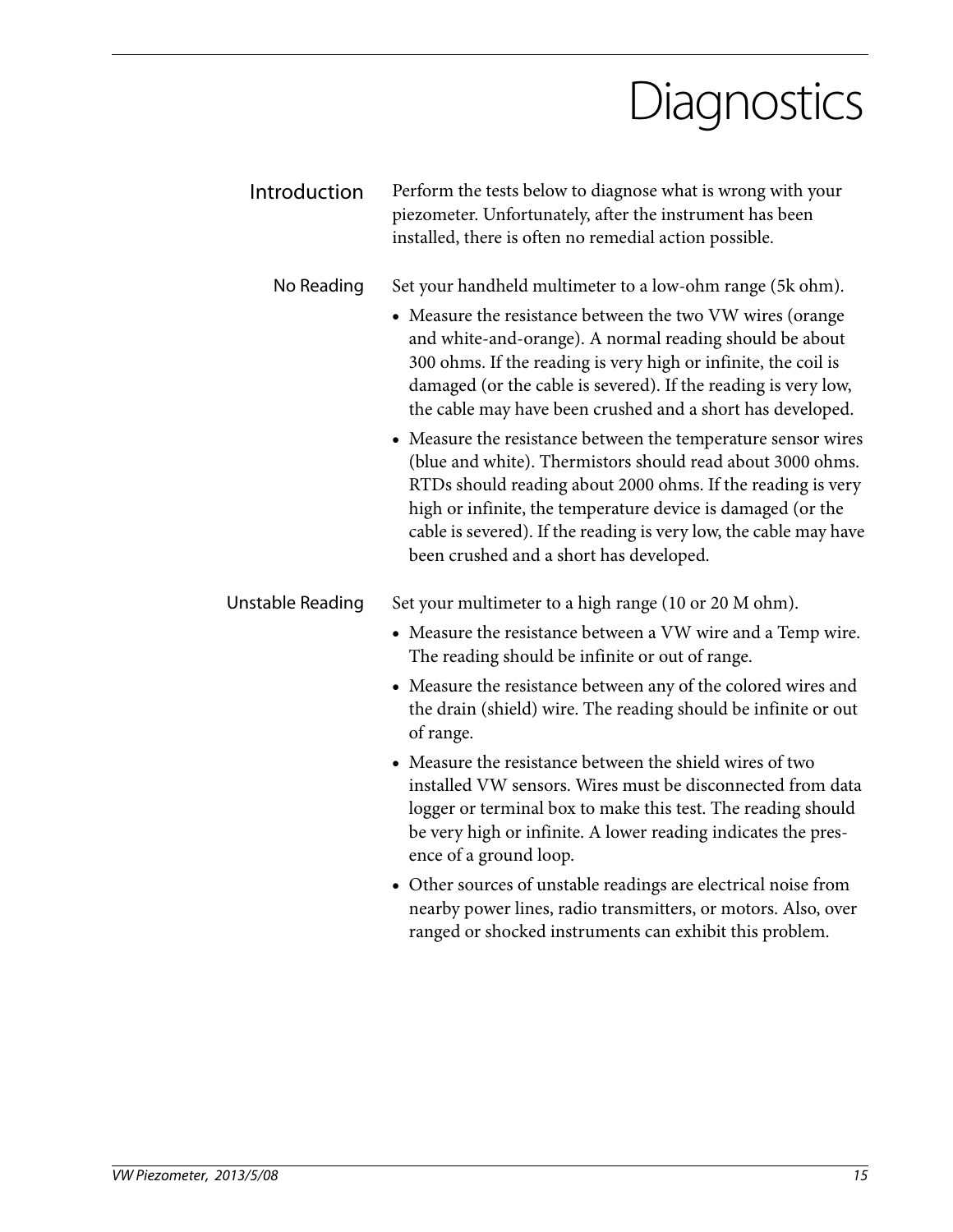### Appendix 1: Retired Readouts

#### Reading with the VWP Indicator

**1.** Connect signal cable from the sensor to the VW indicator's jumper cable (part# 52611950), as shown below.

| Clips        | <b>Wire Colors</b> |              | <b>Function</b> |
|--------------|--------------------|--------------|-----------------|
| Red          | Orange             | Red          | VW              |
| Red          | White & Orange     | <b>Black</b> | VW              |
| <b>Black</b> | Blue               | White        | <b>TEMP</b>     |
| <b>Black</b> | White & Blue       | Green        | TFMP            |

- **2.** Read the VW sensor: Select the 1.4-3.5 kHz range with the Sweep key. Select Hz with the Data key.
- **3.** Read the temperature sensor: Select °C with the Data key. Note that the VWP Indicator reads RTDs only and cannot read thermistors.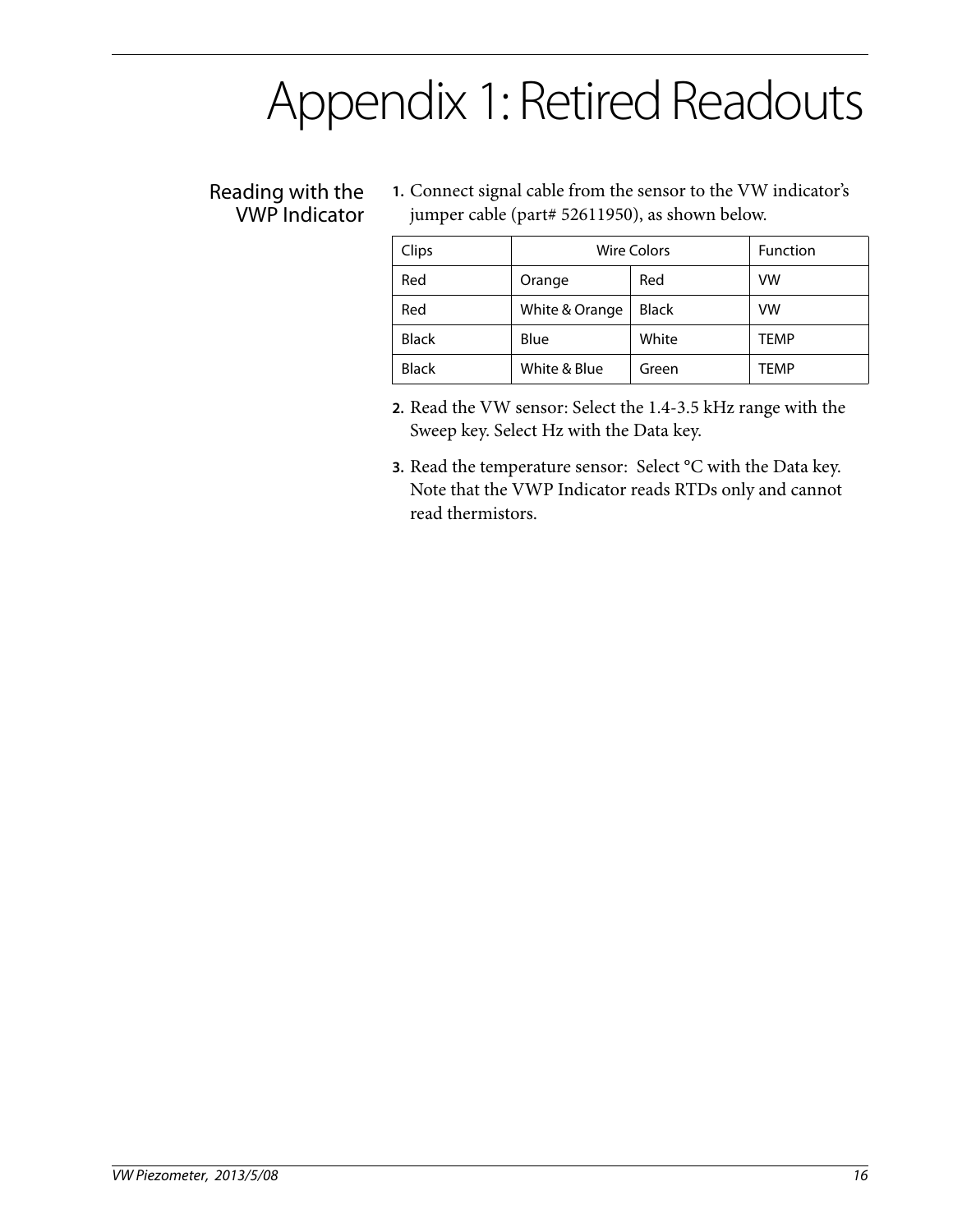| Reading with the<br>DataMate MP |                                                                                                                                                                                                                                                                                                                          | The DataMate MP allows you to choose engineering units for<br>your readings. However, for ease of data reduction, we recom-<br>mend that you record readings in Hz. See the DataMate MP<br>manual for directions on programming.                                              |              |            |
|---------------------------------|--------------------------------------------------------------------------------------------------------------------------------------------------------------------------------------------------------------------------------------------------------------------------------------------------------------------------|-------------------------------------------------------------------------------------------------------------------------------------------------------------------------------------------------------------------------------------------------------------------------------|--------------|------------|
| <b>Manual Mode</b>              | below).                                                                                                                                                                                                                                                                                                                  | 1. Connect the DataMate to the sensor (see connection table                                                                                                                                                                                                                   |              |            |
|                                 |                                                                                                                                                                                                                                                                                                                          | <b>2.</b> Switch on. Press $\sqrt{\phantom{a}}$ (Manual Mode).                                                                                                                                                                                                                |              |            |
|                                 |                                                                                                                                                                                                                                                                                                                          | 3. Scroll through the list to find "Vibrating Wire Hz."                                                                                                                                                                                                                       |              |            |
|                                 |                                                                                                                                                                                                                                                                                                                          | <b>4.</b> Press $\left(\rightleftharpoons\right)$ to excite the sensor and display the VW reading in<br>Hz and a temperature reading in degrees C. Note that this<br>provides readings only for RTDs, not thermistors. A separate<br>setting can be used to read thermistors. |              |            |
| Connections                     | The DataMate jumper cable has a universal connector that con-<br>nects directly to a universal terminal box or to signal cables that<br>are terminated with a universal connector. A bare-wire adapter<br>(BWA) is also supplied with the DataMate. It allows connection<br>to wires of the signal cable as shown below: |                                                                                                                                                                                                                                                                               |              |            |
|                                 | <b>Terminals on BWA</b><br>or Terminal Box                                                                                                                                                                                                                                                                               | <b>Wire Colors</b>                                                                                                                                                                                                                                                            |              | Function   |
|                                 | 5                                                                                                                                                                                                                                                                                                                        | Blue                                                                                                                                                                                                                                                                          | White        | <b>RTD</b> |
|                                 | 6                                                                                                                                                                                                                                                                                                                        | White & Orange                                                                                                                                                                                                                                                                | <b>Black</b> | <b>VW</b>  |
|                                 | $\overline{7}$                                                                                                                                                                                                                                                                                                           | White & Blue                                                                                                                                                                                                                                                                  | Green        | <b>RTD</b> |
|                                 | 8                                                                                                                                                                                                                                                                                                                        | Orange                                                                                                                                                                                                                                                                        | Red          | VW         |

10 | Shield | Shield | Shield